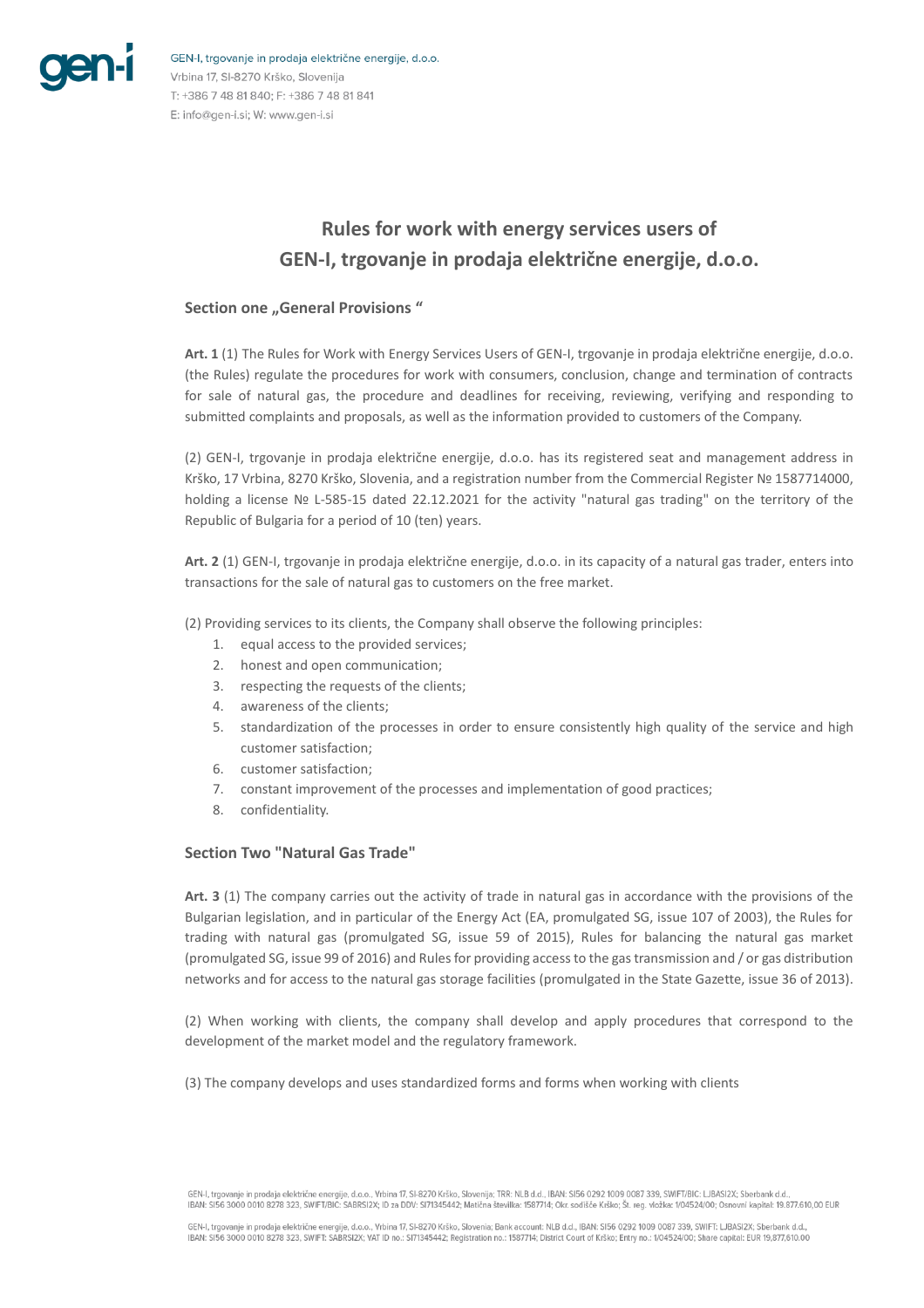**Art. 4** The Company enters into transactions with clients at freely negotiated prices. A written contract must be concluded for the transactions between GEN-I, trgovanje in prodaja električne energije, d.o.o. and the clients.

**Art. 5** The subject of transactions may be, but is not limited to:

- 1. purchase and sale of natural gas
- 2. responsibility for balancing
- 3. additional services related to the provision of natural gas transmission and access to the gas transmission or gas distribution networks by clients of the Company.

**Art. 6** (1) The company has a specialized unit for work with customers in its structure.

(2) The company shall provide a center for work with clients, where they could submit all documents related to the supply of natural gas, to provide them with information on the terms of the contracts, as well as for filing claims under them, and filing complaints and inquiries. The company is not obliged to respond to inquiries for offers.

(3) The center for work with clients is the office of the local affiliate, located on bul. Bulgaria, r.q. Bokar office building 19 C/D, Sofia 1404. Working hours for working with clients are from Monday to Friday between 09:00 – 17:00 h. E-mail address[: info@gen-i.si,](mailto:info@gen-i.si) tel: +359 2 850 41 19.

**Art. 7** The Company creates and maintains an information database for all concluded contracts with clients.

**Art. 8** The Company creates and maintains a register on:

- 1. submitted complaints, signals and proposals of clients;
- 2. the answers to the submitted complaints, applications and proposals.

**Art. 9** For the sold natural gas/provided services, the Company issues invoices to the clients in accordance with the requirements of the Accountancy Act and the Value Added Tax Act, the Excise Duties and Tax Warehouses Act and the contract between the parties.

#### **Section three "Information exchange with clients"**

**Art. 10** The Company maintains up-to-date information on its website regarding its work with clients, including contact information - address, telephone number and e-mail.

**Art. 11** The information that the Company exchanges with the clients in connection with the settlement of details on the conclusion / termination of transactions is in a writen form.

**Art. 12** Except it is required by law, the Client and the Company agree that all confidential information disclosed by any of the parties will remain confidential and will not be disclosed to third parties, unless explicitly agreed with the concerned party and unless or until such disclosure is required by law or applicable regulation.

**Art. 13** (1) Before concluding a contract (for purchase and sale of natural gas or other contract), the clients shall submit to the Company the following information:

- 1. general information: client's company, registered office and address, contact person(s), telephone, email, UIC, EIC code, bank account details;
- 2. information regarding the consumption of natural gas quantities of natural gas (in MWh) consumed by the customer for the last 3 full calendar months; technical information about the client's sites;
- 3. other information requested by the Company, which is necessary in view of the execution of the concluded transactions with natural gas at freely agreed prices and their compliance with the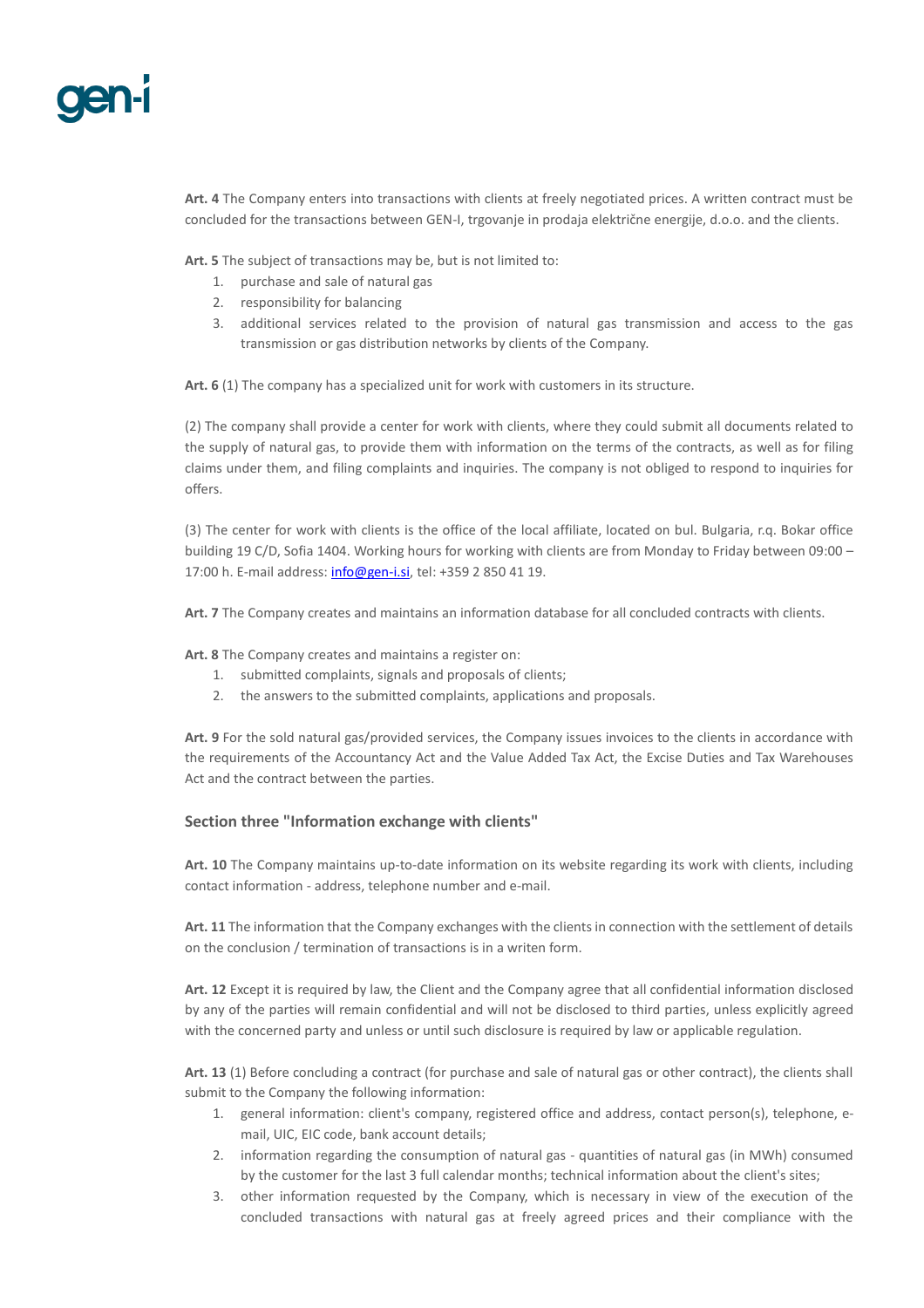

requirements of the Natural gas Trading Rules;

4. certificate for granted access to the network, issued by the respective operator.

(2) For the purposes of establishing the parameters of the transactions with each client, the Company also uses publicly available sources of information - Commercial Register, press publications and others.

(3) The Clients shall notify the Company in writing of any change in the declared according to para. (1) data within 14 (fourteen) days from its occurrence, as well as to present to the company a document certifying the occurrence of the respective change.

**Art. 14** After concluding the contract for purchase and sale of natural gas, clients promptly provide the Company with the information necessary to notify the transactions with the transmission system operator / other participants, according to the Natural gas Trading Rules.

**Art. 15** (1) The company shall promptly notify the client of significant changes in the regulatory framework, which could have an impact on the client's activity in connection with its participation in the free natural gas market.

(2) Each client has the right to receive from the Company at least the following information, according to the applicable legislation - data on the its own consumption; applicable prices for natural gas supply by the Company; information on switching suppliers.

## **Section four "Procedure and deadlines for submission, examination, verification and response to complaints, alerts and proposals"**

**Art. 16** (1) Complaints, signals and proposals shall be submitted by the clients in writen form to the address and / or the e-mail of the Company.

(2) The complaints, the signals and the proposals shall be entered in the register under Art. 8 should have reference number.

**Art. 17** (1) When submitting a complaint, signal or proposal, the client shall indicate his name (company), headquarters and address of management, address for correspondence, telephone, e-mail and contact person.

(2) The complaints, signals and proposals submitted by the client must meet the following requirements:

- 1. to be written in Bulgarian;
- 2. the name and addresses of the sender, telephone, fax, e-mail address, contact person in connection with the particular case specified in the complaint, alert or proposal shall be indicated;
- 3. to indicate what the request consists of;
- 4. the circumstances of the case shall be stated and evidence shall be presented, if the sender has such;
- 5. be signed by the sender or his authorized representative.

(3) The Company has the right to request additional information on individual cases, as well as to carry out onsite inspections and findings.

**Art. 18** (1) The reply shall be sent to the sender in writen form after clarification of the facts and circumstances relevant for the case under consideration.

(2) The term for answering a complaint, alert or proposal of a client shall be 30 (thirty) days.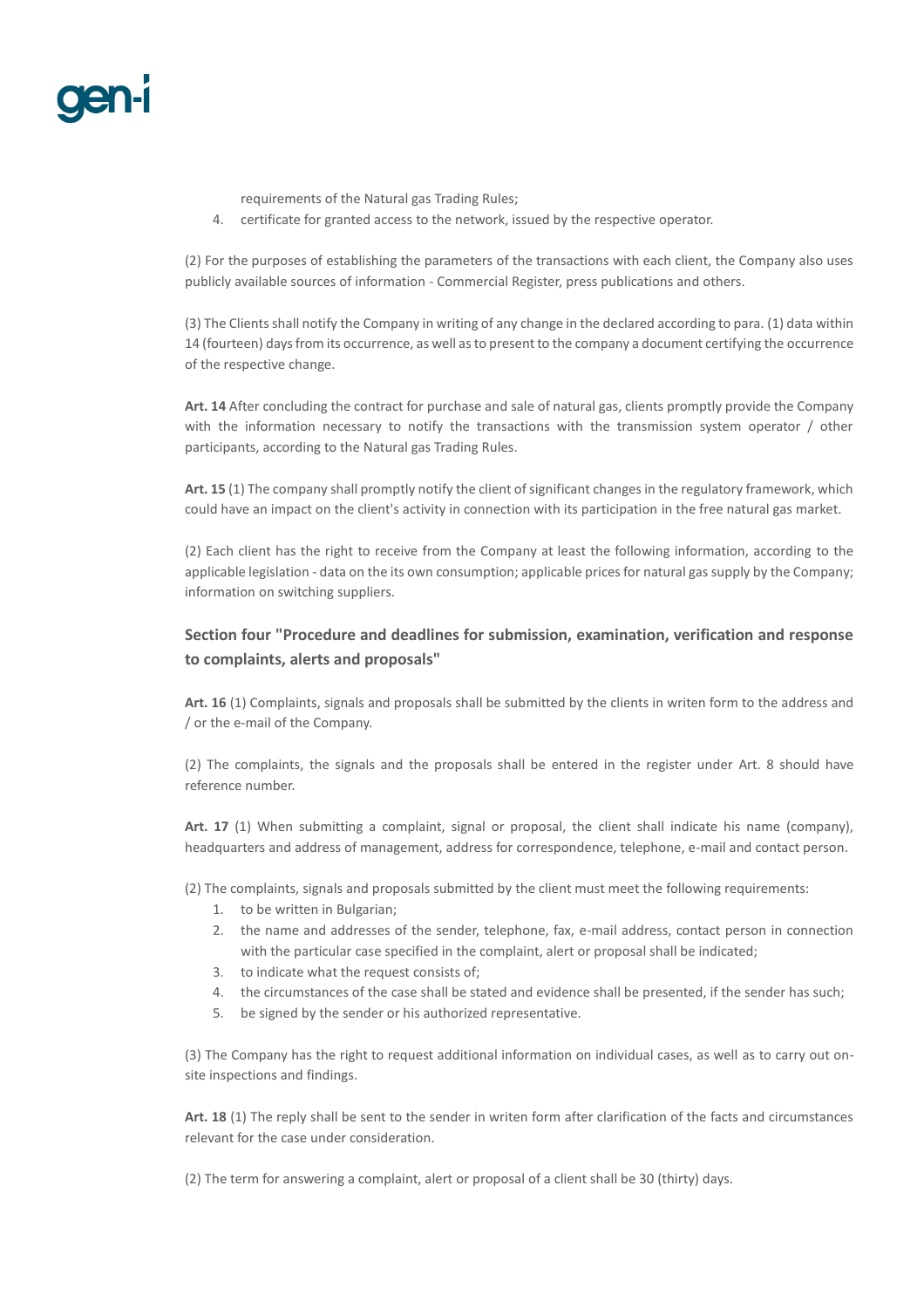

(3) When the complaint is well-founded, the Company shall take measures for elimination of the admitted violation or inaccuracy, within a term not longer than the term under para. (2).

(4) In case the complaint is not upheld, the Company shall state reasons for this in the written answer to the sender.

(5) When the decision on a given complaint concerns other clients, the company shall notify them in writen form.

**Art. 19** In case of disagreement with the response of the Company, the client has the right to file a complaint to the EWRC in accordance with the Energy Act. The complaint is filed through the Company, which sends a copy of the entire file on the case with attached evidence within 7 (seven) days.

**Art. 20** The company keeps the files on complaints, alerts and proposals in time according to the current legislation. The company is obliged to provide information about the stage of consideration of the complaint, at the request of the Client.

**Art. 21** The Company uses all legally permissible means of resolving disputes, including:

- 1. conducts negotiations in which it seeks to fully present to the client its arguments for actions taken, as well as to give all necessary explanations related to the specifics of the licensing activity carried out by the company in order to avoid future disputes;
- 2. participates in the special proceedings initiated before the EWRC for voluntary settlement of disputes between the client and the Company.

**Art. 22** (1) In the cases when the Company and the client cannot resolve the dispute through negotiations or applying alternative forms of dispute resolution, they may refer the dispute to a competent state body, applying the relevant law relevant to resolving the dispute.

(2) In case of an unpaid obligation for delivered natural gas during the past period, the Company may initiate proceedings admissible by the Civil Procedure Code for collection of its obligations, including:

- 1. to request from the competent court the issuance of an enforcement order;
- 2. to be provided with a writ of execution;
- 3. to seek the assistance of a bailiff in view of the issued writ of execution, requesting the imposition of precautionary measures and the application of the methods permitted by law for compulsory collection of debts.

#### **Section Five "Cooperation with consumer organizations"**

**Art. 23** The Company cooperates with Consumer organizations representing their interests.

**Art. 24** The Company organizes and presents together with the Consumer Organizations measures and initiatives for the development of the market model of the free natural gas market.

**Art. 25** Communication channels for providing up-to-date information from the company to the clients:

- 1. the offices of the Company;
- 2. official website of the company <https://www.gen-i.si/en/>;
- 3. brochures with explanatory information;
- 4. publications in the mass media.